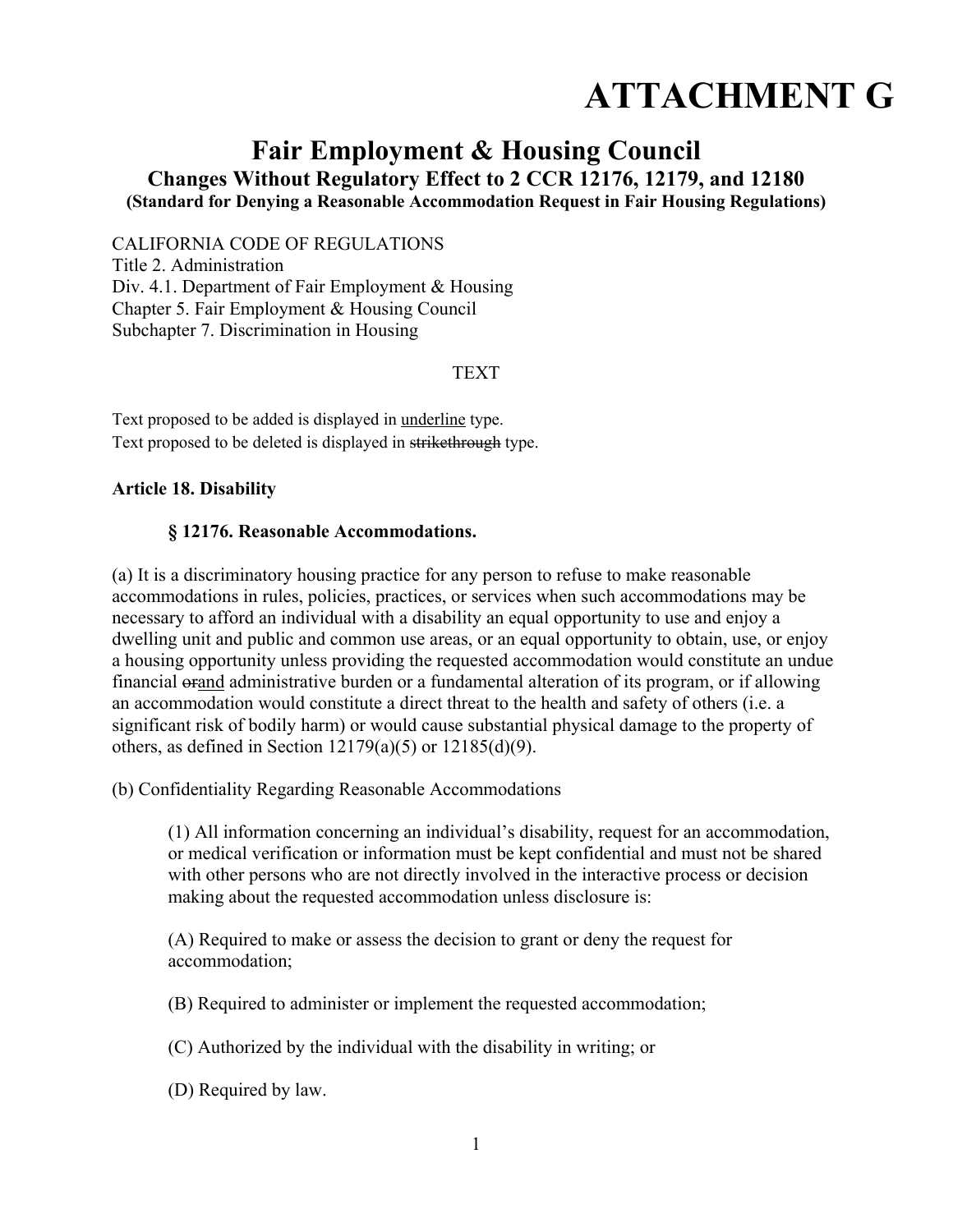(c) Requests for Reasonable Accommodations.

(1) The individual with a disability seeking a reasonable accommodation must make a request for such accommodation.

(2) The request for a reasonable accommodation may be made by the individual with a disability, a family member, or someone authorized by the individual with a disability to act on their behalf ("representative").

(3) A request for a reasonable accommodation need not be made in a particular manner or at a particular time. An individual makes a reasonable accommodation request at the time they request orally or in writing, or through a representative, an exception, change, or adjustment to a practice because of a disability, regardless of whether the phrase "reasonable accommodation" is used as part of the request. A request for a reasonable accommodation may be made at any time, including during litigation, at or after trial.

(4) The duty to provide reasonable accommodations is an ongoing one. Some individuals with disabilities require only one reasonable accommodation, while others may need more than one. Still others may need one reasonable accommodation for a period of time, and then at a later date, require another type of reasonable accommodation. Each request must be considered separately under the standards in this article.

(5) Adopting a formal procedure may aid individuals with disabilities in making requests for reasonable accommodations and may make it easier to assess those requests and keep records of the considerations given the requests. An individual requesting an accommodation may be asked to use a form or follow a particular procedure. However, a person may not refuse a request or refuse to engage in the interactive process because the individual with a disability or their representative did not use the preferred forms or procedures. The forms and procedures used may not seek information that is not necessary to evaluate if a reasonable accommodation may be needed to afford an individual with a disability equal opportunity to use and enjoy a dwelling or housing opportunity, such as the information prohibited in section 12178.

(6) A person responsible for responding to accommodation requests must treat a request by an individual with a disability for assistance in completing forms or in following procedures, or a request for alternative methods of communication during the reasonable accommodation process, as a request for reasonable accommodations that must be responded to in the same manner as any other request. In many circumstances, such requests, or the person considering the request, may also be covered by the American with Disabilities Act and the provisions in the ADA and its accompanying regulations requiring the provision of auxiliary aids and services and alternative methods of communication.

(7) An individual with a disability may request a reasonable accommodation in financial policies or policies that impose a financial burden when such accommodations may be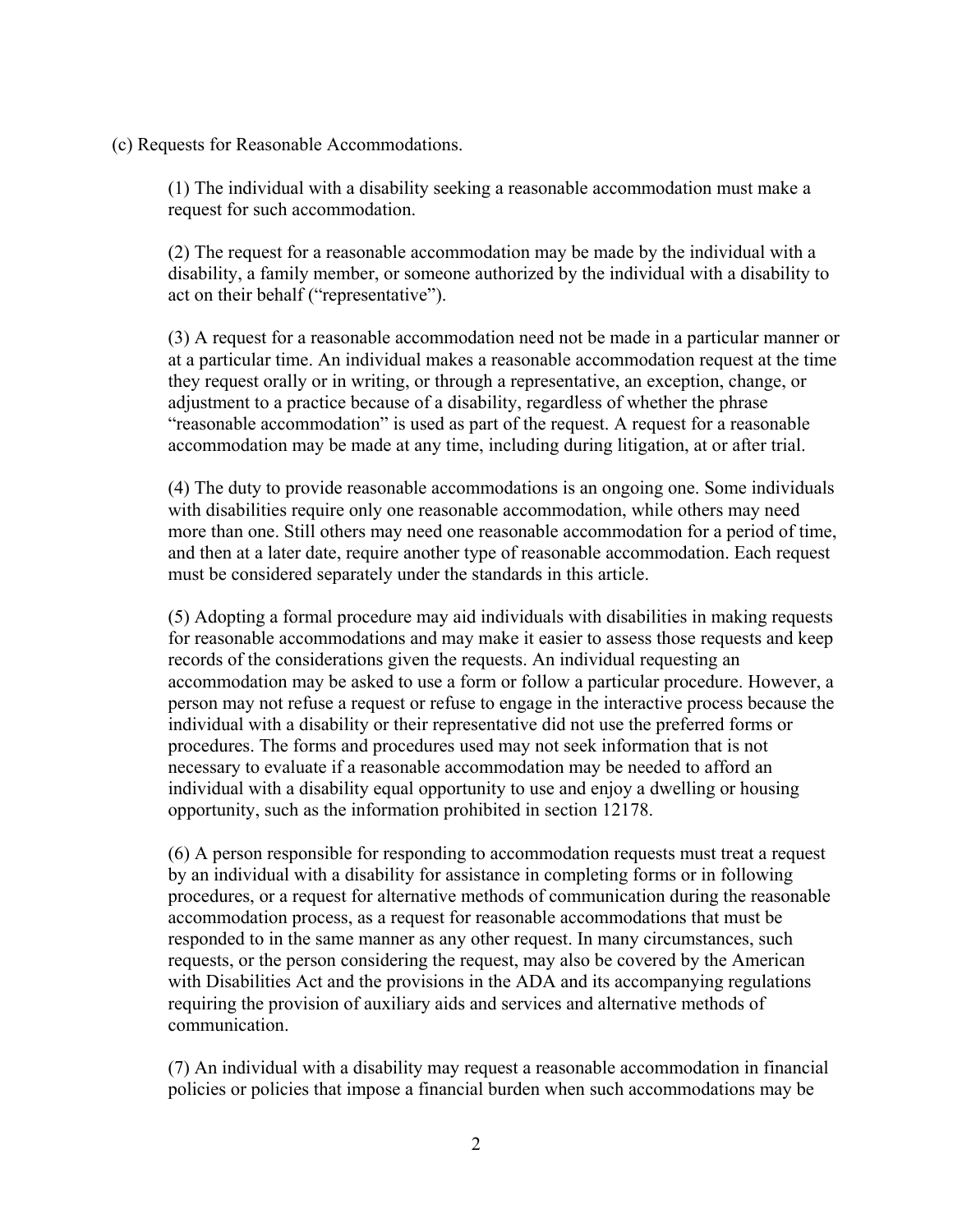necessary to afford an individual with a disability an equal opportunity under subsection (a) of this section, subject to the defenses in section 12179. Examples of such economic accommodations may include: waiving guest fees or other fees; waiving fees or providing additional time to pay fees for city clean-up of a property; and allowing a prospective tenant to use a co-signer when their limited income, so limited because of a disability, does not qualify them for the unit.

(8) Reasonable Accommodation Requests in Unlawful Detainer Actions.

(A) An individual with a disability may raise failure to provide a reasonable accommodation as an affirmative defense to an unlawful detainer action.

(B) A request for a reasonable accommodation in unlawful detainer actions can be made at any time during the eviction process, including at or after trial, and in certain circumstances after eviction. A reasonable accommodation request that is made during a pending unlawful detainer action is subject to the same regulations that govern reasonable accommodation requests at any other time. For example:

(i) Rowan is an individual with a disability who receives Social Security Disability on the sixth day of each month. He is served a three-day notice to pay rent or quit on the second day of the month, but is unable to pay until after the notice expires. As a result, the owner files an unlawful detainer action. At trial, Rowan requests an accommodation to pay his rent on the sixth instead of the first, including allowing a late payment for the month at issue in the trial. The owner must consider the request under these regulations, including considering whether it constitutes an undue financial orand administrative burden as defined in section 12179, and engaging in the interactive process under section 12177 as needed.

(ii) Chelsea is an individual with a physical disability. The owner filed a successful unlawful detainer action unrelated to her disability. Chelsea partially moved out the day after the trial, but was unable, without help, to move some larger items (e.g. her couch, bed and dresser) to her new apartment. Because of the disability, she could not lift or carry anything heavy. She requested some additional time as a reasonable accommodation to arrange for help to move her furniture. The owner must consider the request under these regulations, including considering whether it constitutes an undue financial orand administrative burden as defined in section 12179 (for example if the owner has the capacity to leave the items in the unit for a period of time or if the unit is not re-rented), and engaging in the interactive process under section 12177 as needed.

Note: Authority cited: Section 12935(a), Government Code. Reference: Sections 12920, 12921, 12926, 12926.1, 12927, 12955, and 12955.3, Government Code; *Auburn Woods I Homeowners Ass'n v. Fair Employment and Housing Com'n* (2004) 121 Cal.App.4th 1578.

#### **§ 12179. Denial of Reasonable Accommodation.**

(a) A requested accommodation may be denied if: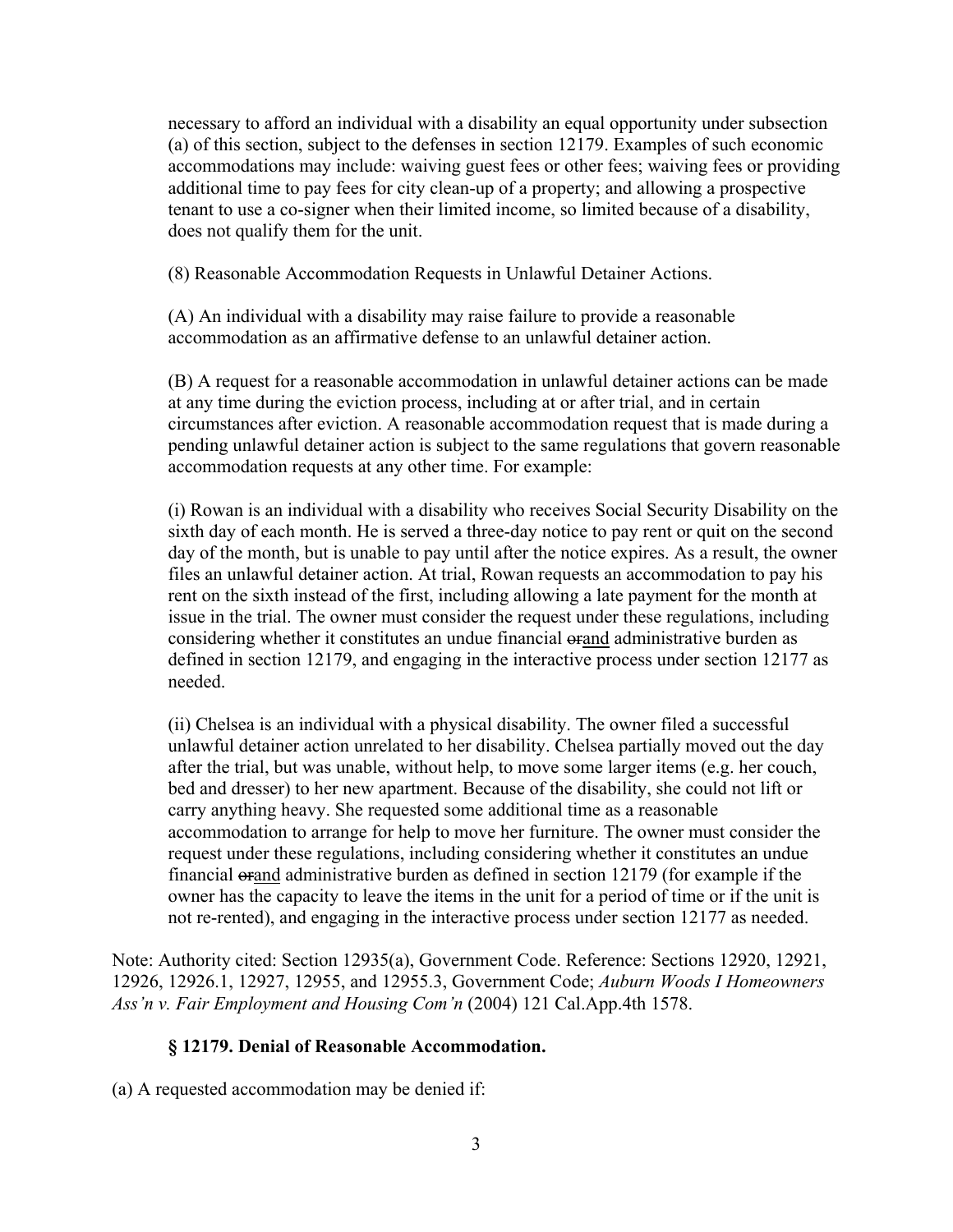(1) The individual on whose behalf the accommodation was requested is not an individual with a disability;

(2) There is no disability-related need for the requested accommodation (in other words, there is no nexus between the disability and the requested accommodation);

(3) The requested accommodation would constitute a fundamental alteration of the services or operations of the person who is asked to provide the accommodation;

(4) The requested accommodation would impose an undue financial orand administrative burden on the person who is asked to provide the accommodation; or

(5) The requested accommodation would constitute a direct threat to the health or safety of others (i.e. a significant risk of bodily harm) or would cause substantial physical damage to the property of others, and such risks cannot be sufficiently mitigated or eliminated by another reasonable accommodation, pursuant to the following:

(A) A determination that an accommodation poses a direct threat to the health or safety of others or would cause substantial physical damage to the property of others must be based on an individualized assessment that relies on objective evidence, not on mere speculation or stereotype about the requested accommodation or a particular disability or individuals with disabilities in general;

(B) The assessment of whether the specific accommodation in question poses a direct threat to the health or safety of others or would cause substantial physical damage to the property of others must be based on objective evidence, and not unsubstantiated inferences. The evidence must be sufficiently recent as to be credible. The assessment must consider:

(i) The nature, duration, and severity of the risk of a direct threat to the health and safety of others or of substantial physical damage to the property of others;

(ii) The likelihood that a direct threat to the health or safety of others or substantial physical damage to the property of others will actually occur; and

(iii) Whether there are any additional or alternative reasonable accommodations that will eliminate the direct threat to the health or safety of others or substantial physical damage to the property of others; or

(6) If a support animal, as defined in subsection  $12005(d)(1)$ , is requested as a reasonable accommodation, the request may be denied if it would constitute a direct threat to the health or safety of others or would cause substantial physical damage to the property of others under Section 12185(d)(9).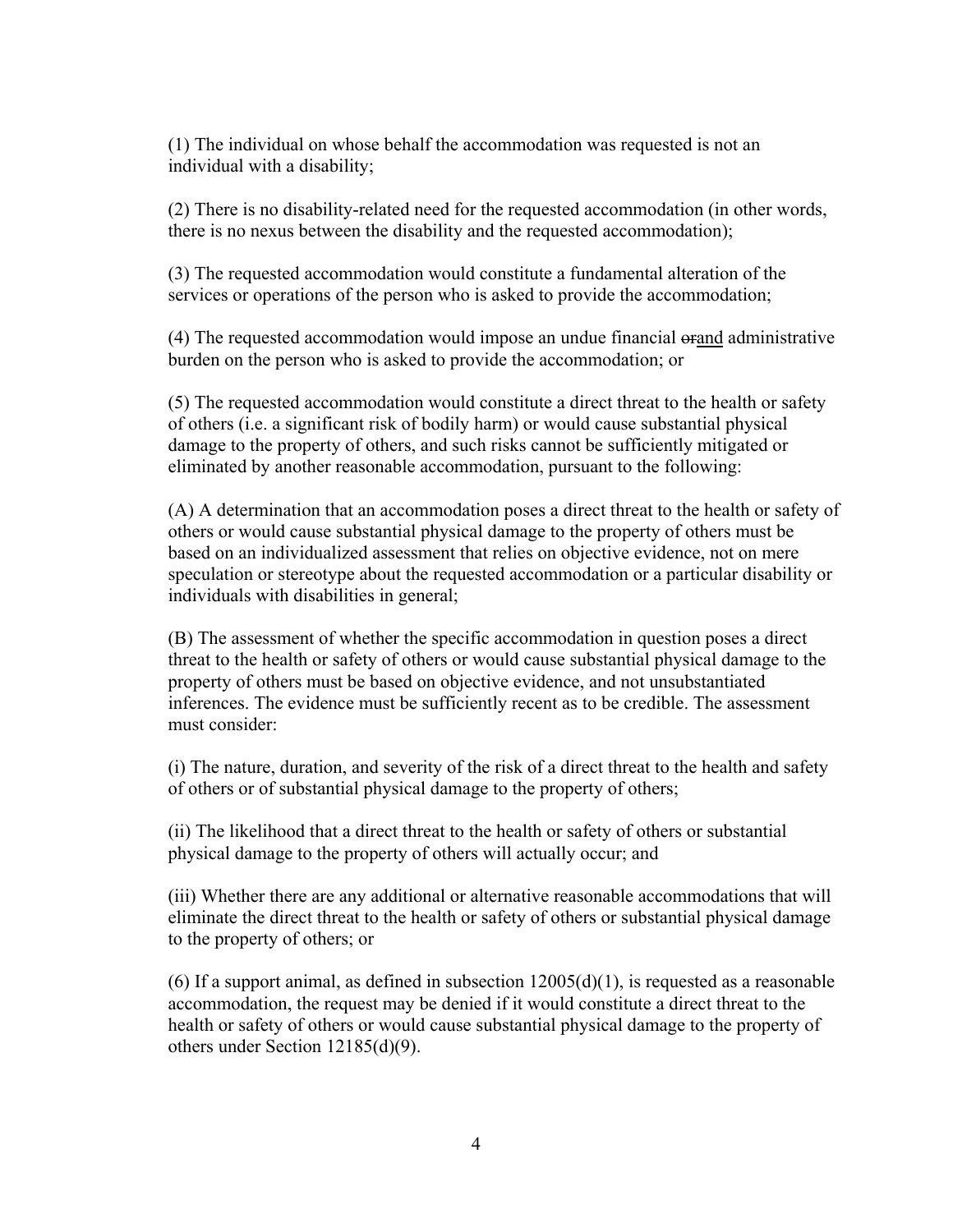(b) The determination of whether an accommodation poses an undue financial orand administrative burden under subsection 12179(a)(4) must be made on a case-by-case basis and must consider various factors including:

(1) The cost of the requested accommodation;

(2) The financial resources of the person or persons who have a duty under the Act to provide the accommodation;

(3) The benefits that a proposed alternative accommodation would provide to the individual with a disability;

(4) The availability of alternative accommodations that would effectively meet the disability-related needs of the individual with a disability;

(5) Where the entity being asked to make the accommodation is part of a larger entity, the structure and overall resources of the larger organization, as well as the financial and administrative relationship of the entity to the larger organization. In general, a larger entity with greater resources would be expected to make accommodations requiring greater effort or expense than would be required of a smaller entity with fewer resources; and

(6) Whether the need for the accommodation arises from the owner's failure to maintain or repair the property as required by law or contract, or to otherwise comply with related legal obligations.

(c) A fundamental alteration under subsection  $12179(a)(3)$  is a requested accommodation that would change the essential nature of the services or operations of the person being asked to provide the accommodation. For example, if a landlord does not normally provide shopping for residents, a request to shop for an individual with a disability could constitute a fundamental alteration.

(d) A person cannot deny a request for a reasonable accommodation based on the person's or another individual's fears or prejudices about the individual's disability, nor can a denial be based on the fact that provision of a reasonable accommodation might be considered unfair by other individuals or might possibly become an undue burden if extended to multiple other individuals who might request accommodations.

Note: Authority cited: Section 12935(a), Government Code. Reference: Sections 12920, 12921, 12926, 12926.1, 12927, 12955, and 12955.3, Government Code, *Auburn Woods I Homeowners Ass'n v. Fair Employment and Housing Com'n* (2004) 121 Cal.App.4th 1578.

### **§ 12180. Other Requirements or Limitations in the Provision of Reasonable Accommodations; and Examples.**

(a) Other requirements or limitations in the provision of reasonable accommodations include: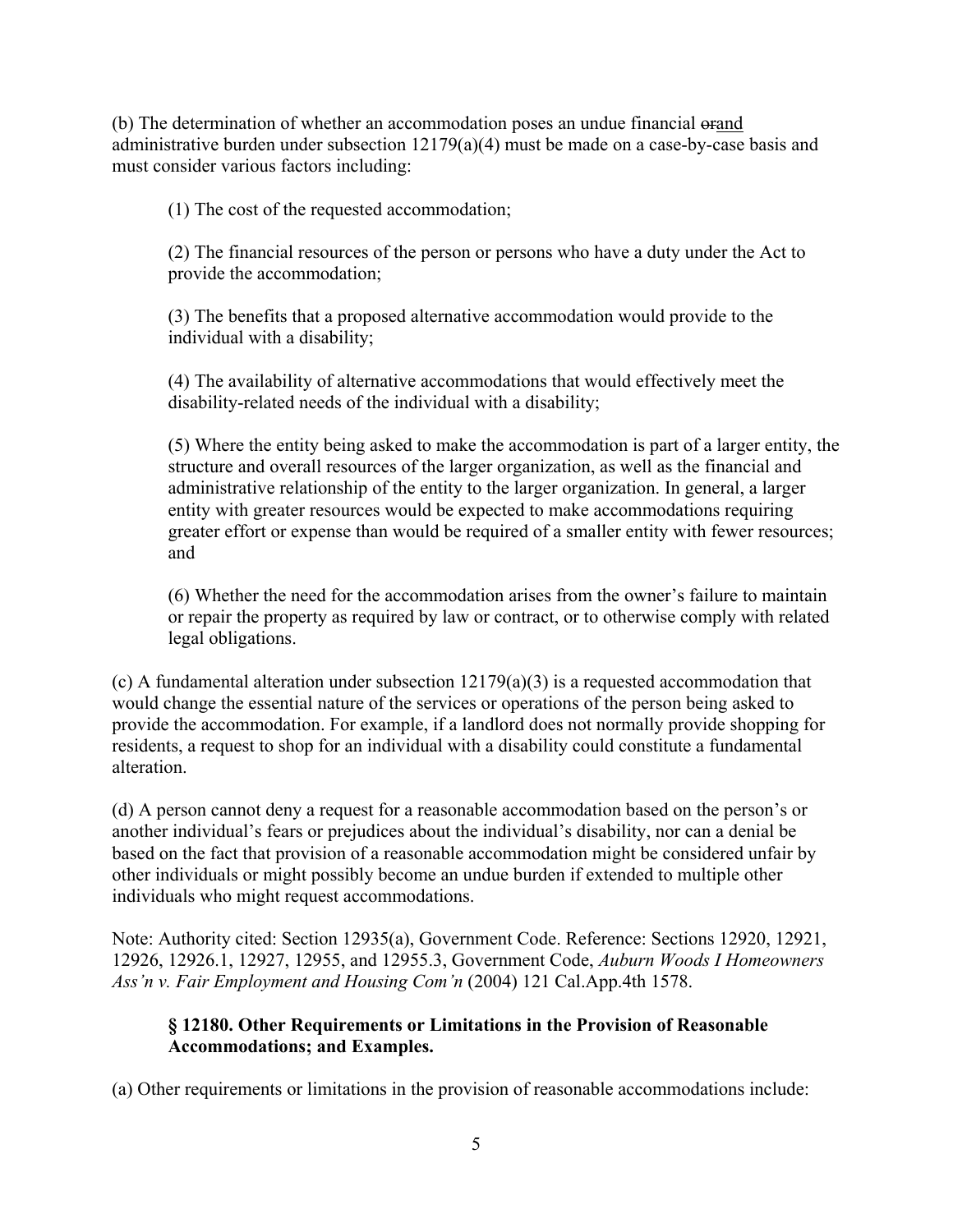(1) It is unlawful to charge a fee or require an additional deposit or financial contribution as a condition of receiving, processing, or granting a reasonable accommodation.

(2) The fact that an accommodation may impose some cost on the person providing the accommodation is not grounds for denial of a request, so long as the cost does not constitute an undue financial orand administrative burden, under section 12179.

(3) It is unlawful for a person to request or require that an individual with a disability or representative waive the right to request a future accommodation.

(b) Examples of Reasonable Accommodation:

(1) Progress Gardens is a 300 unit apartment complex with 450 parking spaces which are available to tenants and guests of Progress Gardens on a first-come, first-served basis. John applies for housing in Progress Gardens. John has a mobility disability and is unable to walk more than a short distance and therefore requests that a parking space near his unit be reserved for him so he will not have to walk very far to get to his apartment. Without a reserved space, John might be unable to live in Progress Gardens at all or, when he has to park in a space far from his unit, might have great difficulty getting from his car to his apartment unit. The accommodation therefore is necessary to afford John an equal opportunity to use and enjoy a dwelling. The owner must consider the request under these regulations, including considering whether it constitutes an undue financial orand administrative burden as defined in section 12179, and engaging in the interactive process under section 12177 as needed. Because the cost of reserving a space is likely minimal in light of the overall budget of a 300 unit apartment complex, the accommodation does not constitute an undue burden as defined in section 12179(b). Since providing parking spaces is part of the essential operations of the apartment complex, the accommodation is not a fundamental alteration, as defined in section 12179(c). Therefore, in the absence of additional relevant facts, the requested accommodation should be granted.

(2) Miguel is an individual with cognitive impairments that limit his ability to manage his financial affairs. Miguel uses a third party representative payee. He requests that he be able to pay rent through the payee rather than pay directly from his checking account, and that any nonpayment notices be sent to his representative payee as well as himself. This accommodation is necessary because without it Miguel might not be able to pay rent in a regular and timely manner which is necessary for him to fulfill his obligation as a tenant. The owner must consider the request under these regulations, including considering whether it constitutes an undue financial orand administrative burden as defined in section 12179, and engaging in the interactive process under section 12177 as needed. Because the cost is likely minimal in light of the overall budget of most apartment complexes, the accommodation does not constitute an undue burden as defined in section 12179(b). Since processing rent payments is part of the essential operations of the apartment complex, the accommodation is not a fundamental alteration, as defined in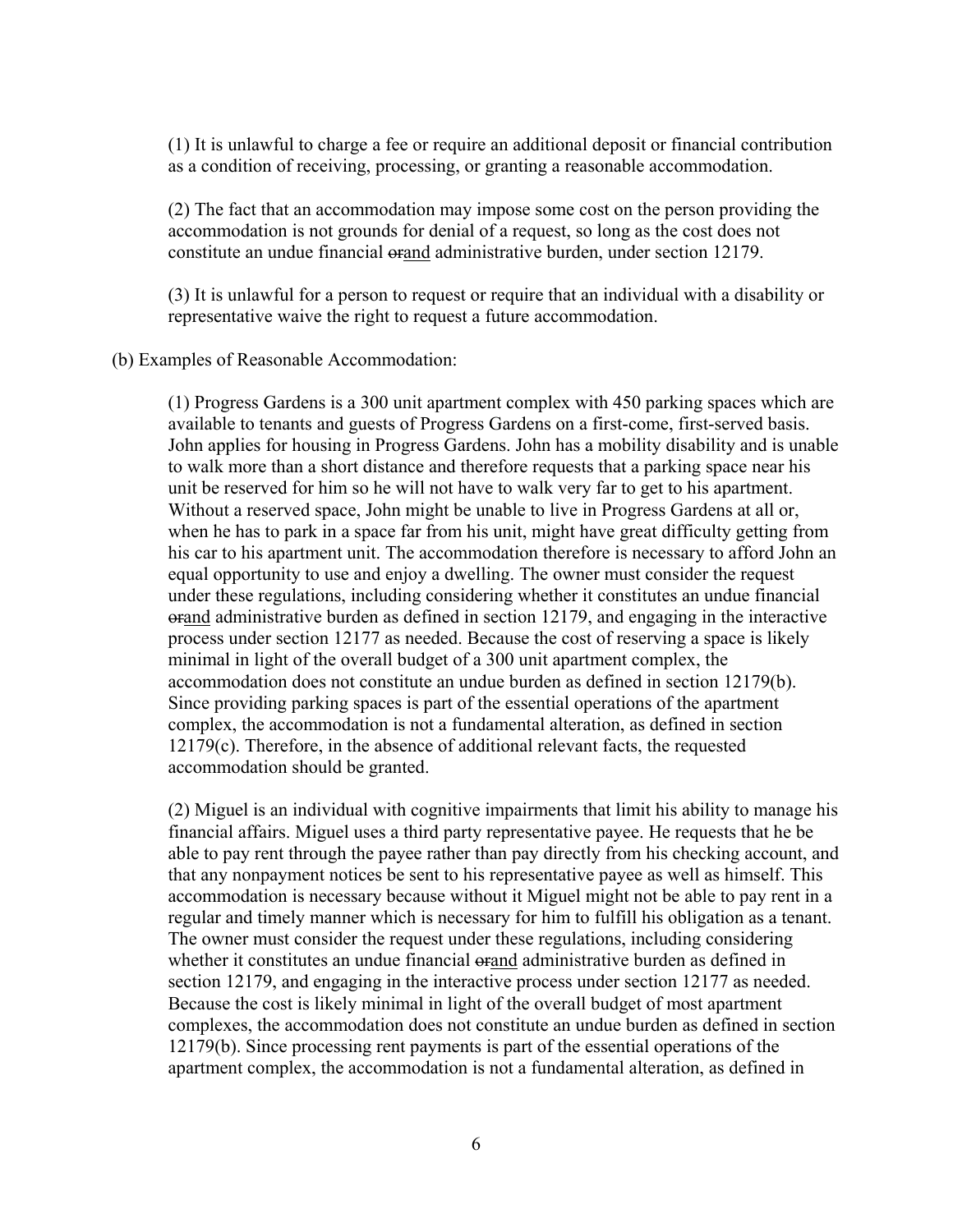section 12179(c). Therefore, in the absence of additional relevant facts, the requested accommodation should be granted.

(3) Abigail, an individual with a disability, receives only SSI (Supplemental Security Income), a government benefit based on her inability to work because of her disability. She requests that she be permitted to add a co-signer on her rental lease in order to meet the minimum income qualifications. If the combined income of Abigail and the co-signer constitutes sufficient income to meet the reasonable minimum income qualifications in light of Abigail's and the co-signer's other financial obligations, and if Abigail would not otherwise be able to rent this apartment, this accommodation may be necessary. The owner must consider the request under these regulations, including considering whether it constitutes an undue financial orand administrative burden as defined in section 12179, and engaging in the interactive process under section 12177 as needed. Because the cost is likely minimal in light of the overall budget of most apartment complexes, the accommodation does not constitute an undue burden as defined in section 12179(b). Since making changes to application and screening criteria is part of the essential operations of the apartment complex, the accommodation is not a fundamental alteration, as defined in section 12177(c). Therefore, in the absence of additional relevant facts, the requested accommodation should be granted.

(4) Tuan has quadriplegia and uses a power wheelchair, which can make it difficult for him to travel. He must make arrangements with a paratransit agency and it cannot always accommodate his requests without significant advance notice. He requests a reasonable accommodation for additional time to come into the mortgage lender's office to sign a loan modification application, even though the mortgage company's normal practice is to give little advance notice of the meeting. This accommodation may be necessary because without it Tuan may be unable to sign the loan modification application and so receive the loan. The mortgage company must consider the request under these regulations, including considering whether it constitutes an undue financial orand administrative burden as defined in section 12179, and engaging in the interactive process under section 12177 as needed. Because the cost is likely minimal in light of the overall budget, the accommodation does not constitute an undue burden as defined in section 12179(b). Since processing loan modification applications is part of the essential operations of the mortgage company, the accommodation is not a fundamental alteration, as defined in section 12177(c). Therefore, in the absence of additional relevant facts, the requested accommodation should be granted.

(5) Michiko requests an exception to her property's no-pets policy as a reasonable accommodation so that her friend Yoshi, who has a non-apparent disability, is able to visit with his emotional support animal. Yoshi, as an individual with a disability, is entitled to reasonable accommodations. Michiko may request such an accommodation on behalf of Yoshi. As the disability is non-apparent, the owner may request information establishing the disability and the disability-related need for the animal. Discrimination is prohibited against individuals associated with an individual with a disability. Denying Michiko the right to have visitors of her choice, like other tenants, because her visitor has a disability would constitute discrimination against Michiko because of her association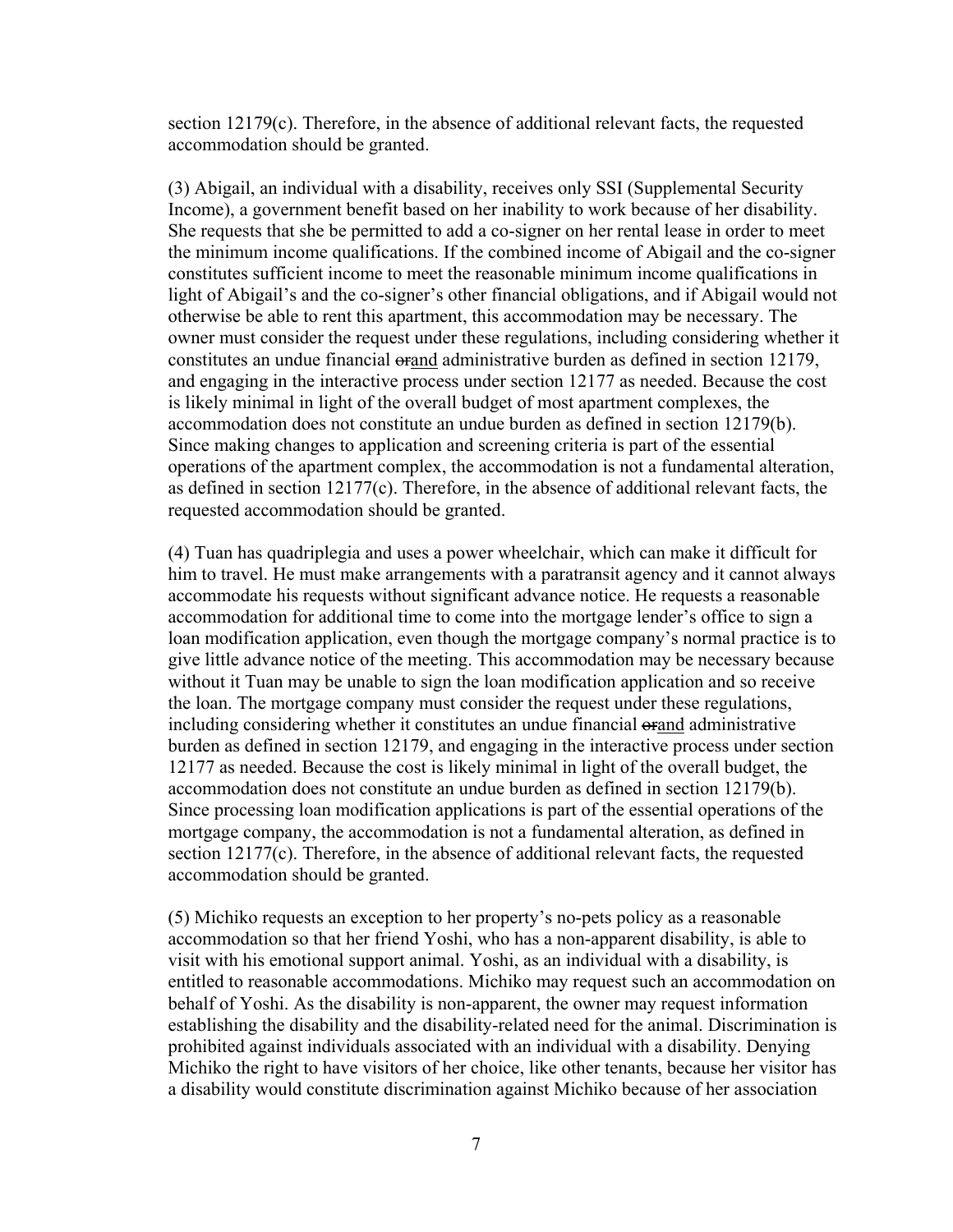with an individual with a disability. Because without this accommodation Michiko will not be able to receive Yoshi as a visitor at her apartment, which is a standard benefit of being a leaseholder, this accommodation may be necessary to provide Michiko an equal opportunity to use and enjoy a dwelling, and is therefore a necessary accommodation. The owner must consider the request under these regulations, including considering whether it constitutes an undue financial orand administrative burden as defined in section 12179 and engaging in the interactive process under section 12177 as needed. Because the cost to process the request is likely minimal in light of the overall budget, the cost of providing an accommodation does not constitute an undue burden as defined in section 12179(b). Further, since determining the appropriateness of assistance animals is part of the essential operations of the apartment complex, the accommodation is not a fundamental alteration, as defined in section 12179(c). Therefore, in the absence of additional relevant facts or unless the animal poses a direct threat to the health or safety of others or would cause substantial physical damage to the property of others, or unless Yoshi fails to provide the necessary information, the accommodation should be granted. (Note if Yoshi has a service animal, rather than a support animal, the animal would be permitted pursuant to subsection 12185(b) without the need to request an accommodation.)

(6) Marita wants to install a ramp to enable her son, who uses a wheelchair, to enter and leave her house without assistance. Given the small lot, the ramp will extend slightly beyond the permitted set-back requirements on Marita's lot but will still be within Marita's property line and will not cross a public right of way. Marita requests a reasonable accommodation from the city to modify the city's policy or ordinance regarding set-back requirements on her property. Because without the ramp Marita's son would not be able to use the house like any other dweller (coming and going without assistance), this accommodation is necessary to afford him an equal opportunity to use and enjoy a dwelling. The city must consider the request under these regulations, including considering whether it constitutes an undue financial orand administrative burden as defined in section 12179, and engaging in the interactive process under section 12177 as needed. Because the cost of processing and permitting her request is likely minimal in light of the city's overall budget, the accommodation does not constitute an undue burden as defined in section 12179(b). Since reviewing building alterations is part of the essential operations of the city, the accommodation is not a fundamental alteration, as defined in section 12179(c). Therefore, in the absence of additional relevant facts, the requested accommodation should be granted. The city must not charge Marita a fee for processing her request, whether or not it is granted, under section  $12180(a)(1)$ . (Note that reasonable accommodations may also be available to Marita if the ramp did extend beyond her property line into a public right of way, but a further interactive process might be warranted on those specific facts).

(7) Teresa lives in a second floor apartment in a medium-sized apartment building with a single elevator that was working when she moved in. Last month her leg was amputated and she now uses a wheelchair. The elevator in the building is broken. Teresa cannot leave her home without assistance on the stairs. She requests that the owner expedite repairs to the elevator and offer her the first available ground floor unit. Her request is